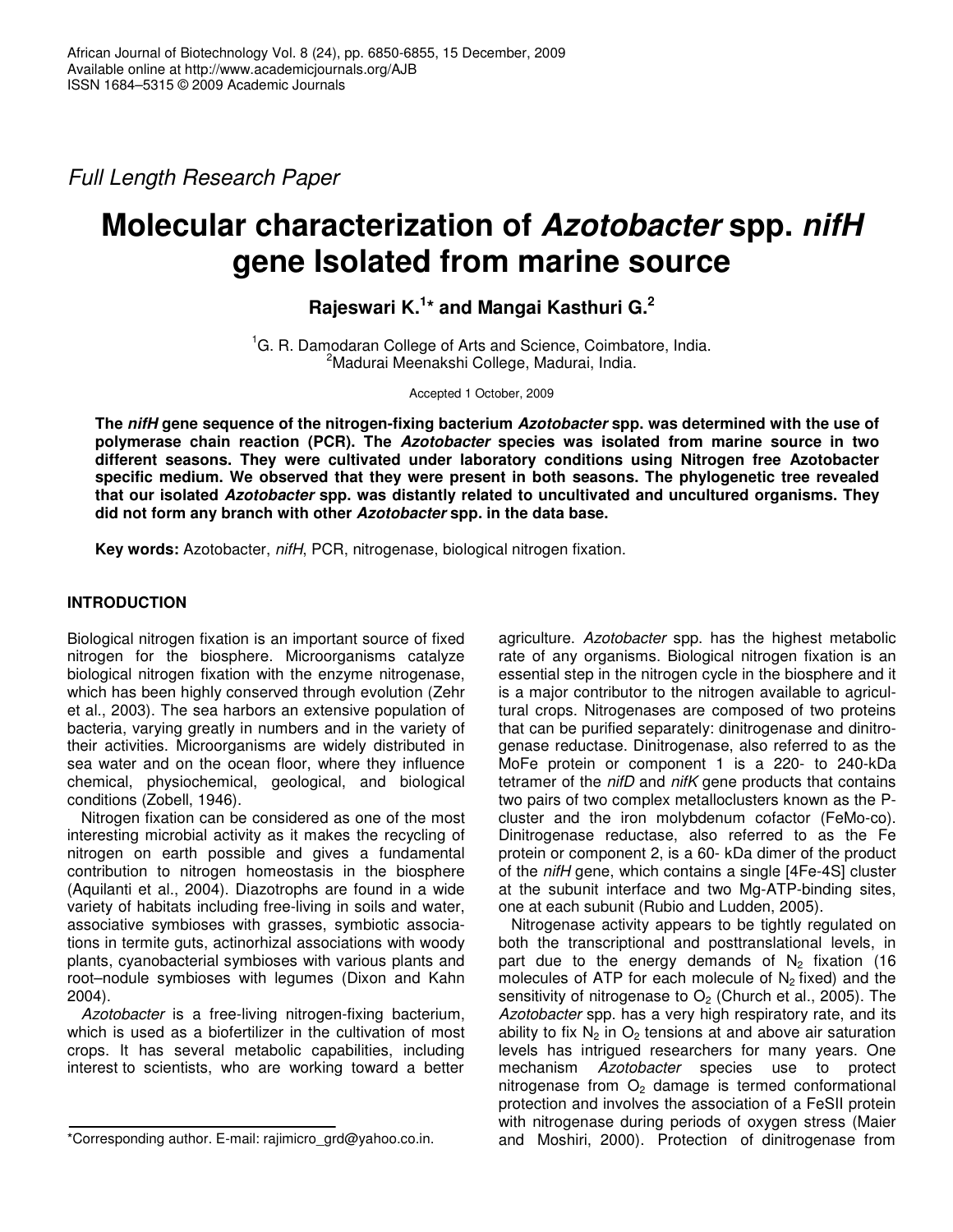oxygen in *Azotobacter* occurs mainly through two mechanisms: a high respiratory activity that removes oxygen at the cell surface and formation of alginate, which increases the viscosity of the culture broth and reduces the oxygen transfer rate from the gas phase to the aqueous phase (Sabra et al., 2000)

In one study conducted by Ueda et al. (1995), diazotrophic bacteria associated with rice roots were investigated by the diversity of sequences amplified by PCR from DNA extracted from the rhizosphere. The diversity of nitrogenase genes in a marine cyanobacterial mat was investigated through amplification of a fragment of *nifH* which encodes the Fe protein of the nitrogenase complex. The amplified *nifH* products were characterized by DNA sequencing and were compared with the sequences of nitrogenase genes from cultivated organisms (Zehr et al., 1995). Kirshtein et al. (1991) used polymerase chain reaction and degenerate oligonucleotide primers for highly conserved regions of *nifH*, a segment of *nifH* DNA was amplified from several aquatic microorganisms. The study of genes in the ocean had its start more than a decade ago when the new field of molecular ecology first allowed oceanographers to measure the diversity and distribution of selected proteinencoding genes. Polymerase chain reaction (PCR) amplification and sequencing of *nifH* genes led the way of nitrogen-fixing organisms in marine environments and investigating the factors that limit their activity (Mary and Virginia, 2007).

## **MATERIALS AND METHODS**

#### **Sampling location**

Samples were collected from different locations of Rameshwaram (Ramnad district) marine region (Gulf of Mannar) at the depth of 1 m. Water and sediment samples were collected at equal distance from the shore in sterile bottles and sterile test tubes (tubes containing selective media for the isolation of *Azotobacter*) .Totally 28 samples were collected (14 from water and 14 from sediment region) during the month of May and August 2007. The water samples were collected in the slant medium and the sediment NaCl). As the isolates are of marine origin, the media were prepared using 3.5% sodium chloride (Macleod, 1965). Then thesamples were collected in broth medium (Burk's medium with 3.5% collected samples were carefully transported to laboratory for further analysis. Burk's medium with NaCl<sub>2</sub> was used for the isolation of *Azotobacter* spp. from marine water and sediment samples. The marine water samples were named as A1, A2, A3, A4, A5, A6 and A7 and the sediment samples were named as B1, B2, B3, B4, B5, B6 and B7 collected during the month of May. The water samples collected during the month of August were named as C1, C2, C3, C4, C5, C6 and C7 and the sediment samples were named as D1, D2, D3, D4, D5, D6 and D7.

#### **Azotobacter reference strains**

The following reference strains of *Azotobacte*r spp were used as control. Azotobacter reference strains were obtained from MTCC and NCIM. The strains were sub cultured on Burk's medium.

Azotobacter reference strains were as follows: *Azotobacter* spp. 2632, *Azotobacter vinilandii* 2821, *Azotobacter chroococcum* 2452, *Azotobacter macrocytogenes* 2454, *Azotobacter lactogenes* 2633, *Azotobacter indicus* 2055, *Azotobacter agilis* 2819, MTCC 123 (*A. beijernickii*) , MTCC 124 (*A. vinelandii),* MTCC 446 (*A. chroococcum*).

Rajeswari and Mangai 6851

#### **Amplification of** *nifH* **gene**

All the 28 (A1-A7, B1-B7, C1-C7, and D1-D7) isolates were inoculated in Burk's nitrogen free medium. The DNA was isolated as per the following protocol (Jones and Barlet, 1990). 1.5 ml of broth culture was transferred into micro centrifuge tube and spin 2 min. supernatant was decanted and drained well. Pellet was resuspended in 467 µl TE buffer by pipetting. 30 µl of 10% SDS and 20 mg/ml proteinase K was added and incubated at 37ºC for 1 h. An equal volume of phenol/ chloroform was added and mixed well by inverting the tube until the phases were completely mixed. The mixer was centrifuged at 10,000 rpm for 10 min. The upper aqueous phase was transferred to a new tube. 1/10 volume of sodium acetate was added and 0.6 volume of isopropanol was added and mixed gently until the DNA was precipitated .The DNA was spooled on to a glass rod and washed by dipping end of rod in to 1 ml of 70% ethanol for 30 s. Then the DNA was resuspended in 100-200 µl TE buffer. After DNA had dissolved, the concentration was measured by diluting 10 µl of DNA in to 1 ml of TE (1:100 dilutions) and the absorbance was measured at 260 nm. Concentration of original DNA solution in  $\mu$ g / ml = Abs x 100 x 50 µg / ml. The quality of the DNA was checked using agarose gel electrophoresis along with Hind III/ $\lambda$  marker. The DNA of reference Azotobacter strains were used as the control. The DNA was amplified using nif H-g1 primers (Helmut et al., 2004). The primers were acquired from Operon Biotechnologies, Germany. The forward and the reverse primers were Forward 5'- GGTTGTGACCCGAAAGCTGA-3', Reverse 5'-GCGTACATGGCCATCATCTC-3'. Helmut et al*.* (2004) developed new primer sets by constructing consensus sequences from *nifH* genes of phylogenetically related organisms based on these cluster analyses. Primer set nifH-g1 targets *Azotobacter* spp. *nifH* gene. (GenBank accession numbers M11579, M20568, X13519, M73020, X03916). The reaction mixture contained: Template DNA (100 ng), Enzyme: Tag polymerase (3 U/µl), 10 X Tag polymerase buffer contains (100 mM Tris (pH 9), 500 mM KCl , 15 mM MgCl<sub>2</sub>, 0.1% Gelatin) dNTP mix (10 mM), 10 µm each primers. The reaction conditions were 94°C for 1 min, 94°C for 30 s, 50°C for 1 min, 72°C for 30 s (for 40 cycles), and then 72°C for 10 min.

#### **Sequence alignment and phylogenetic analysis**

The product of approx 400 bp fragment was obtained as a result of PCR reaction. Out of 28 amplified *nifH* gene only one was randomly (D6 sample) selected for sequencing reaction. The sequencing reaction was carried out at Bangalore Genei Laboratory. The PCR product (D6 sample randomly selected) was sequenced using ABI applied 31 100 genetic analyzer and big dye terminator software were used. The resulting sequence having 346 nucleotides was BLAST searched and the sequences were retrieved via the World Wide Web and new sequences compared with those held in the databases by using the basic local alignment search tool (BLAST), http://ncbi.nih.gov/cgi-bin/nph-blast?Jform=1. BLAST is likewise extremely useful for comparing query sequences with the greater number of sequences held on-line at EMBL, NCBI and DDBJ (Andrew, 2000). CLUSTAL W was performed for multiple sequence alignment and phylogenetic tree was constructed using neighborjoining (NJ) method. Bootstrapping analysis using the program SEQBOOT (in PHYLIP) was applied to test the statistical reliability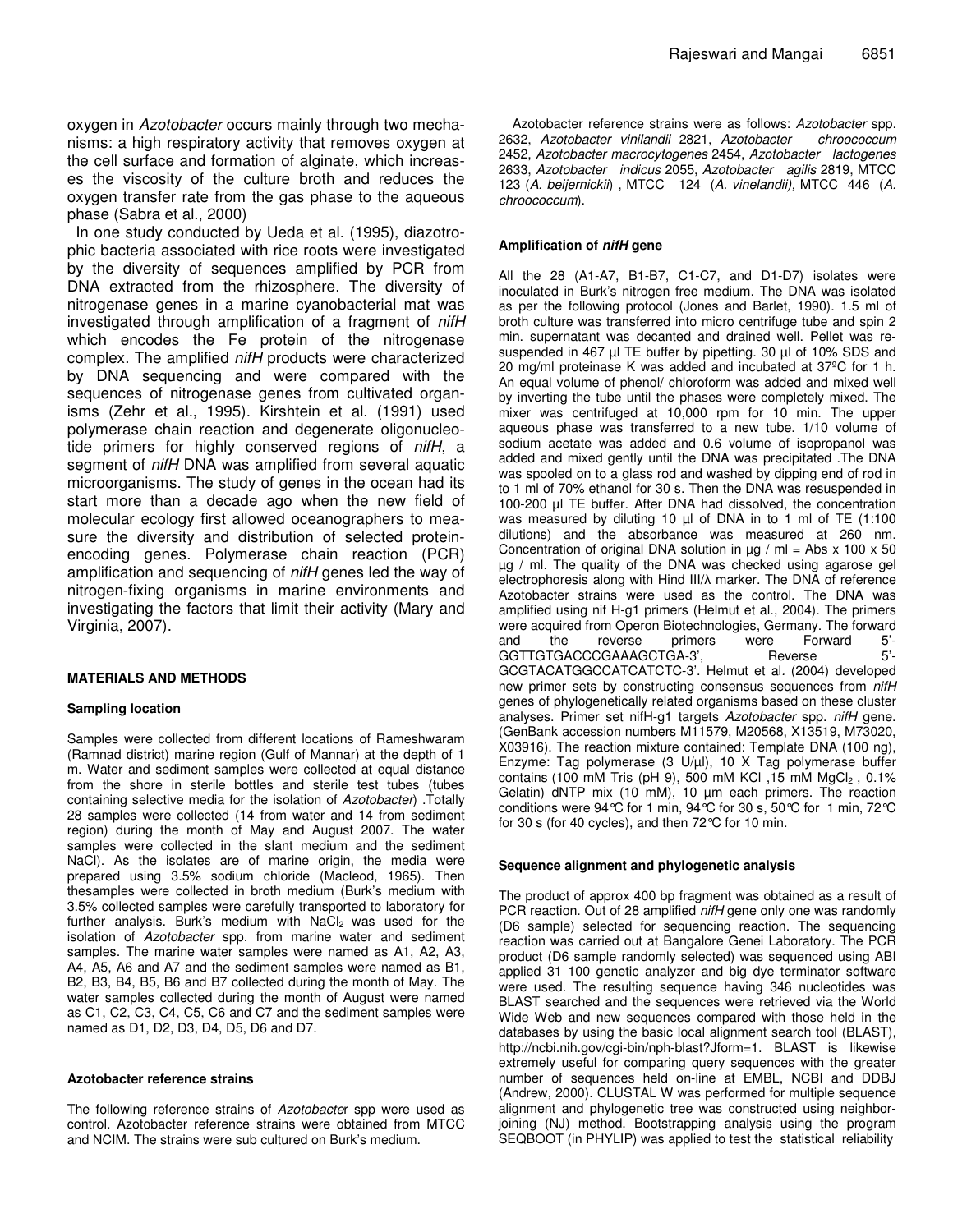| <b>Sampling location</b> | Depth (m)        | Temperature (°C) | Water sample | <b>Sediment sample</b> |
|--------------------------|------------------|------------------|--------------|------------------------|
| At the shore Site 1      | 0.3 <sub>m</sub> | 28-30            | A1           | B1                     |
| Site 2                   | 1 m              | 28-30            | A2           | B <sub>2</sub>         |
| Site 3                   | 1 m              | 28-30            | A3           | B <sub>3</sub>         |
| Site 4                   | 1 m              | 28-30            | A4           | <b>B4</b>              |
| Site 5                   | 1 m              | 28-30            | A5           | B <sub>5</sub>         |
| Site 6                   | 1 m              | 28-30            | A6           | B <sub>6</sub>         |
| Site 7                   | 1 m              | 28-30            | Α7           | B7                     |

**Table 1.** The sample collection data during May 2007.

**Table 2.** The sample collection data during August 2007.

| <b>Sampling location</b> | Depth (m)        | Temperature (°C) | Water sample   | <b>Sediment sample</b> |
|--------------------------|------------------|------------------|----------------|------------------------|
| At the shore Site 8      | 0.3 <sub>m</sub> | 28-30            | C1             | D1                     |
| Site 9                   | 1 m              | 28-30            | C <sub>2</sub> | D <sub>2</sub>         |
| Site 10                  | 1 m              | 28-30            | C <sub>3</sub> | D <sub>3</sub>         |
| Site 11                  | 1 m              | 28-30            | C4             | D4                     |
| Site 12                  | 1 m              | 28-30            | C5             | D <sub>5</sub>         |
| Site 13                  | 1 m              | 28-30            | C6             | D6                     |
| Site 14                  | 1 m              | 28-30            | C7             | D7                     |

of tree branch points.NCIM 2821, Lane 8 = *A. agilis* 2821, Lane 10 = MTCC 446 (*A. chroococcum*)*,* Lane 11 = MTCC 123 (*A. beijernickii*), Lane 12 = MTCC 124 (*A. vinelandii*). Plate 2 shows the PCR product of marine *Azotobacter* spp. A1 to A7 (water sample) and B1 to B7 (sediment sample) samples collected during the month of May. Plate 3 shows the PCR product of marine *Azotobacter* strains that were collected during the month of August; C1 to C7 (water samples) and D1 to D7 (sediment samples).

## **RESULTS AND DISCUSSION**

The water and sediment samples were collected during the month of May and August 2007 (Tables 1and 2). There were 14 samples, collected in the month of May (A1-A7;B1-B7) at equal distance of 1 m depth. And another 14 samples were collected (C1-C7;D1-D7) in the month of August at 1 m depth. The presence of *Azotobacter* spp was monitored at two different seasons May and August. Vargas and Novelo (2007) hypothesized that  $N_2$  fixation would be influenced by interactions between the periphyton and their environment via seasonal and vegetation changes. Rates of nitrogenase activity varied six fold during the year with the highest rates found during the rainy season. Widmer et al*.* (1999) collected plant litter and soil cores (2.5 by 20 cm) on 3 days between May 1996 and September 1996. Aquilantia et al*.* (2004) collected soil samples during spring and autumn 2000 at different areas of central Italy both from cultivated and uncultivated soils. Sediment samples were collected by Katrin et al. (1999) Hornsund off the coast of Spitsbergen, Arctic Ocean, in September and October of 1995. The studies in deep stratified lakes have shown various patterns of *in situ* N<sub>2</sub> fixation, depending on weather conditions and generally showing a sharp decrease with depth. Home and Goldman (1972) noticed major peaks of  $N_2$  fixation in spring and autumn.

In our study we were concentrated only on *Azotobacter* strains. The *Azotobacter* was present both in water and terrestrial environment. An attempt was made to selectively isolate *Azotobacter* spp. in Burk's nitrogen free medium from Marine environment. The colony morphology of *Azotobacter* strains were varying during the isolation in the selective media. The colonies were very clear, large, mucoid, with watery due drops like those initially obtained from the marine source. The mother culture was sub cultured in the same Burk's medium. The colony morphology differs slightly i.e. they were small, circular, and convex in nature. The principal advantage of classical cultivation approach is that organisms are isolated and therefore available for further study (Button et al., 1993). Nitrogen fixation can be considered as one of the most interesting microbial activities as it makes the recycling of nitrogen on earth possible and gives a fundamental contribution to nitrogen homeostasis in the biosphere. Among the free-living nitrogenfixing bacteria, those belonging to genus *Azotobacter* play a remarkable role, being broadly dispersed in different environments, such as soil, water and sediments. In fact, field trials have demonstrated that under certain environmental conditions, inoculation with *Azotobacter* has beneficial effects on plant yields due to the increase of fixed nitrogen content in soil and to the microbial secretion of stimulating hormones, like gibberellins, auxins and cytokinins (Aquilanti et al., 2004). A combination of isolation, cultivation, and molecular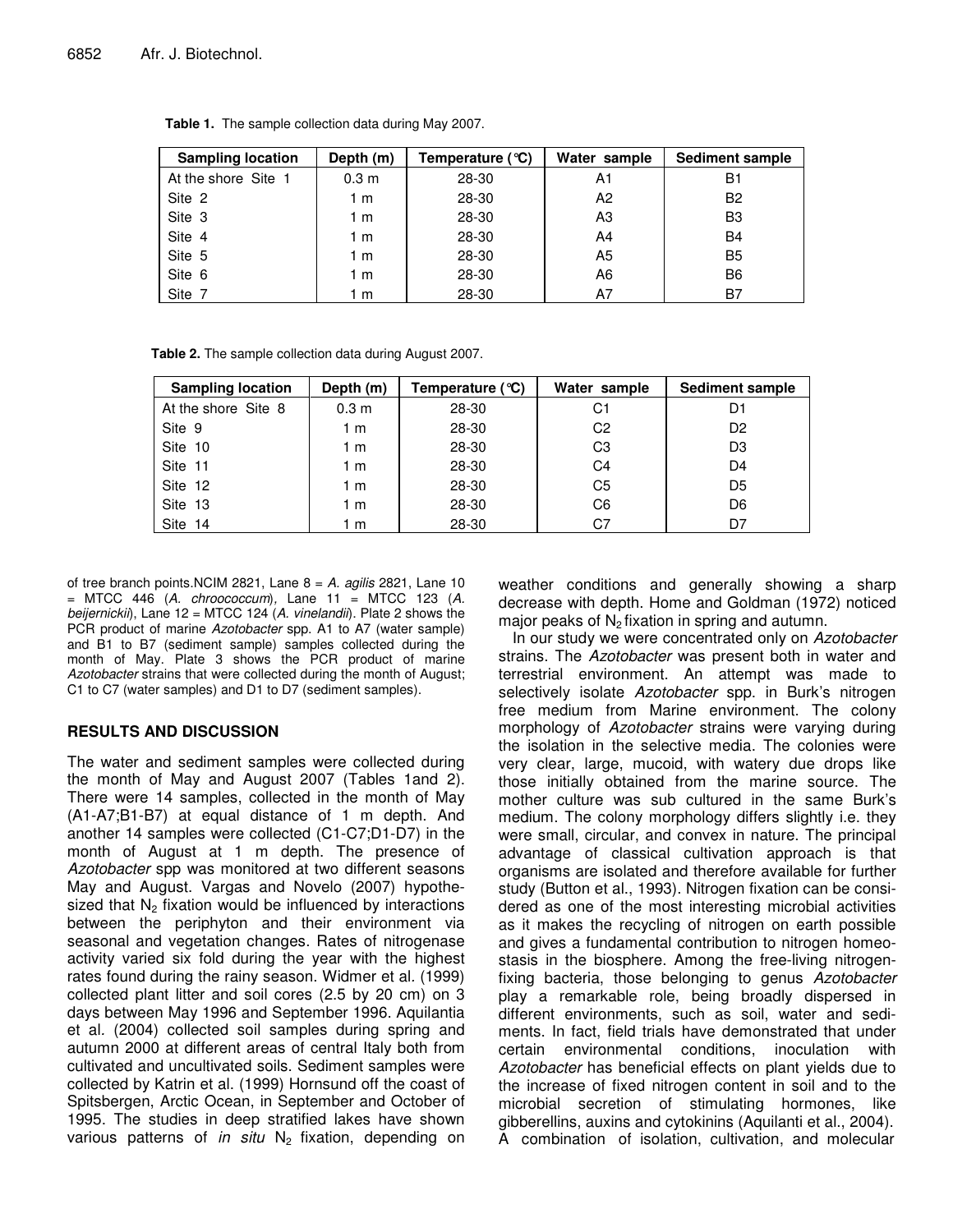

**Figure 1.** Plate 1 shows the PCR product of reference *Azotobacter* strains as follows Lanes 1 and 9 = 100 bp marker. Lane 2 = *A. lactogens* NCIM 2633, Lane 3 = *A. chroococcum* NCIM 2452, Lane 4 = *Azotobacter* species NCIM 2632, Lane 5 = *A. macrocytogens* NCIM 2454, Lane 6 = *A. indicus* NCIM 2055, Lane 7 = *A. vinelandii*

characterization was used by. Olson et al. (1999) to determine the presence, diversity, and ubiquity of heteroheterotrophic  $N<sub>2</sub>$  fixers in cyanobacteria-dominated microbial mats obtained from geographically diverse sites. They designed internal *nifH* primers from the diazotrophic isolates to examine the potential impact of these bacteria on N<sup>2</sup> fixation rates. Aquilantia et al*.* (2004) studied the comparison of different strategies for the isolation and preliminary identification of *Azotobacter* from soil samples. In their study they observed all members of the genus *Azotobacter* produced slimy, glistening, smooth, whitish, weakly convex, 2–10-mm in diameter colonies.

The polymerase chain reaction due to its high sensitivity, is finding many practical applications is the detection of microorganisms in nature. It has recently been used to detect genetically engineered microorganisms in the environment (Steffan and Atlas, 1989). The DNA was isolated from all the 28 cultured *Azotobacter* spp. Their banding pattern of DNA was compared with that of reference *Azotobacter* strains. The result showed that there was no significance difference in banding pattern (Figure 1). The PCR reaction was carried out for all the 28 isolated cultures in order to check the presence of *nifH* gene. PCR products were about 400 bp. Helmut et al. (2004) developed the new primer sets that were designed by constructing consensus sequences from *nifH* genes of phylogenetically related organisms based on the cluster analyses. Primer set nifH-g1 targets *Azotobacter* spp. *nifH* sequences (GenBank accession numbers M11579, M20568, X13519, M73020, X03916). They optimized PCR protocols on pure culture of DNA and subsequently analyzed the soil DNA extracts. The primer sets nifH-g1 allowed the amplification of sequences closely related to their intended target sequences but also allowed the amplification of a number

of clones belonging to other phylogenetic group. For example nif -g1 targets y proteobacteria groups. For evolution of nitrogen-fixing population in the environment, analysis of *nifH*, the gene encoding nitrogenase reductase, has been used with various PCR primers that amplify this gene from both microorganisms and environmental samples (Widmer et al., 1999). *nifH* encoding dinitrogenase reductase is evolutionarily conserved and has often been used to detect nitrogen-fixing microorganisms in natural microbial communities (Satoko et al., 2002). Numerous researchers have employed various PCR primers specific for segments of *nifH* sequences from diazotrophic pure cultures and from various environmental samples, including marine plankton, termite hindguts, microbial mats and aggregates, terrestrial soils, and the rhizoplanes of rice (*Oryza sativa*) and of shoal grass (*Halodule wrightii*). These studies have yielded a diverse array of *nifH* sequences representing many, mostly unknown, lineages of diazotrophic *Bacteria* and *Archaea* (Charles et al., 2000). Nitrogenase has been found in phylogenetically diverse groups of prokaryotes and has been highly conserved through evolution (Lei, 2004). The implementation of molecular techniques such as PCR amplification has greatly facilitated the study of diazotrophs in bacterial communities. Numerous studies have employed various PCR primers specific for segments of *nifH*, the structural gene encoding dinitrogenase reductase, to amplify partial *nifH* sequences from various environmental samples and from diazotrophic pure cultures (Betancourt, 2002).

The BLAST search was performed in order to identify closely related species. The BLAST result showed that the *Azotobacter* strain was most similar to unidentified and uncultured bacterial *nifH* gene. In BLAST search the maximum identity values for our sequence was between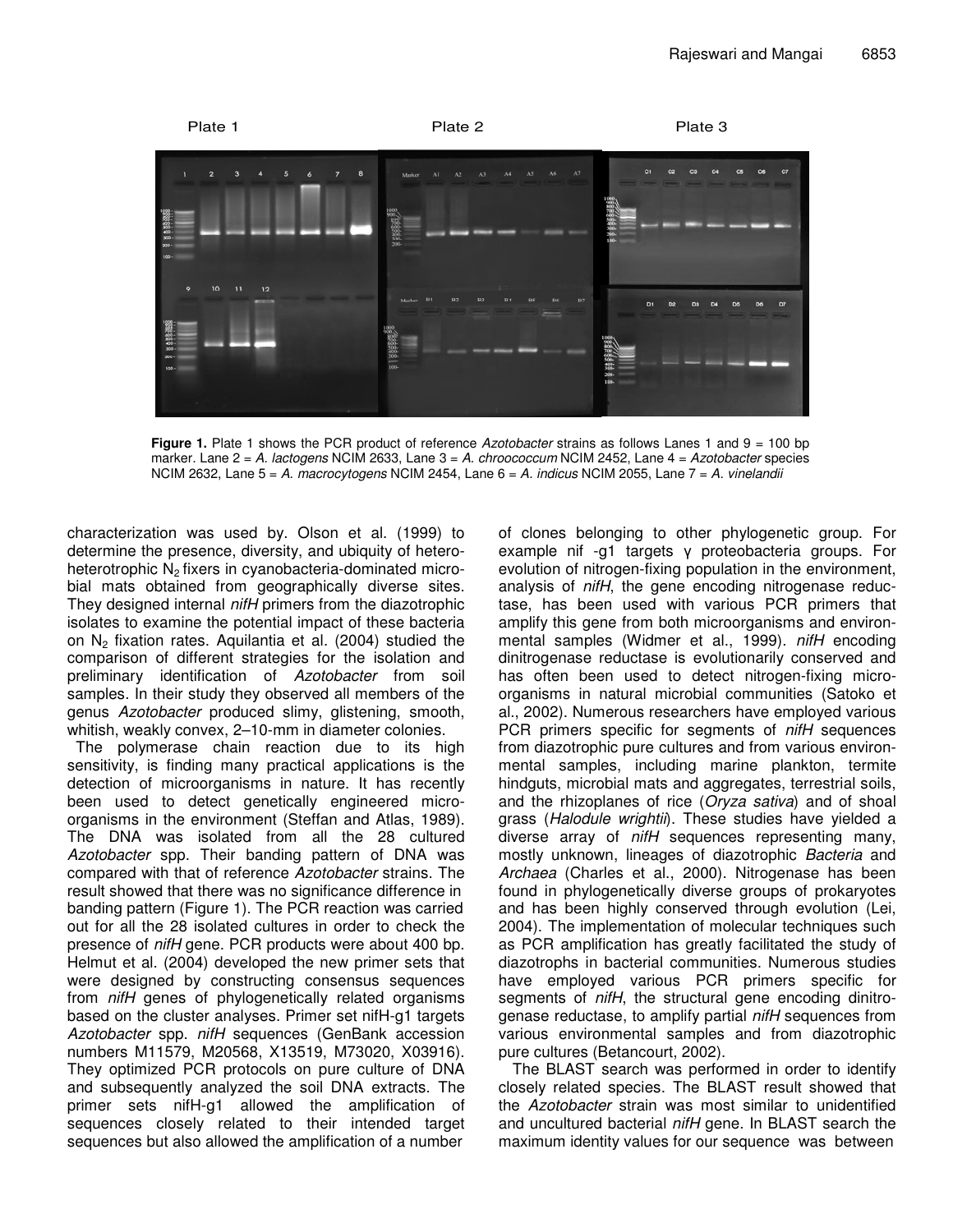

**Figure 2.** Phylogenetic tree with bootstrap values. Tree constructed using Neighbour- Joining (NJ) method. The botstrapping values were indicated at the node. Our D6 sequence was distantly related to other clusters.

76-86%. The bootstrap values (Figure 2) ranged from 55- 100% (denoted at the node). The representative of our D6 *nifH* was diverged from other clones. Our D6 sequence was directly related to cluster 4 having 100% bootstrap value and distantly related to cluster 1, 2, 3. Other studies reported that the analysis of partial *nifH* gene sequences provide information on the phylogeny and composition of diazotroph natural communities (Franck et al., 2001). Many microorganisms have multiple copies of nitrogenase genes or homologues of nitrogenase genes. *Azotobacter* was the first genus to be shown having alternative nitrogenases, *vnfH* and *anfH* (Lei, 2004). Based on pure-culture isolation methods, *Azotobacter*-like organisms have been reported as abundant diazotrophs in vegetated salt marsh sediments (Charles et al., 2000). The *nifH* sequence database is rapidly expanding and is currently composed of over 1500 sequences, most of which have been obtained from environmental samples (Zehr, 2003). Recently, nitrogenase gene sequences (*nifH*) have been amplified and sequenced from a number of environments, including rice roots, soils, and oceans, and invertebrates, such as zooplankton and termites (Sabino et al., 2000). The lack of a sufficient number of *nif* gene sequences from cultured micro-organisms makes the interpretation of results obtained in environmental studies difficult and limits the clarity of the conclusions that can be drawn from phylogenetic treeing analyses (Svetlana et al., 2004).

Burns et al. (2002) studied PCR amplification of *nifH* gene from DNA extracted from whole sediment samples that yielded several unique sequences. None of the

sequences were identical to *nifH* genes from known microorganisms. Several sequences cluster with unidentified bacterial sequence from marine microbial mats.

Helmut et al. (2005) carried out experiment on effects of model root exudates on structure and activity of a soil diazotroph community. They amplified *nifH* gene from soil microbes using various group specific primers including nifH-g1 primer. The nifH-g1 primer set was designed to amplify *nif* H genes of *Azotobacter* species. Phylogenetic analysis of the actively *nifH*-transcribing phylotypes detected with nifH-g1 RT-PCR confirmed that these *nifH* sequences were all similar to published *nifH* sequences of *Azotobacter* species. This finding is in agreement with the known ecology and physiology of *Azotobacter* strains, which are frequently found in soil. We expected that our sequence would be related to any of the Azotobacter *nifH* gene in Database. But unexpectedly our sequence did not form any branch with known *Azotobacter* strains, since this may be the new species or further analysis will be required.

## **REFERENCES**

- Andrew M (2000). The use of 16S RDNA Methods in Soil Microbial Ecology, Braz. J. Microbiol. 3: 77-82.
- Aquilantia L, Favillib F, Clementi F (2004). Comparison of different strategies for isolation and preliminary identification of *Azotobacter* from soil samples. Soil Biol. Biochem. 36: 1475-1483.
- Betancourt DA (2002). Characterization of Diazotrophs containing Moindependent Nitrogenases from Diverse Natural Environments
- Burns JA, Zehr JP, Capone DG (2002). Nitrogen-fixing Phylotypes of Chesapeake Bay and Neuse River Estuary Sediments. Microbiol. Ecol. 44: 336-343.
- Button DK, Schut F, Quang P, Martin R, Robertson BR (1993). Viability